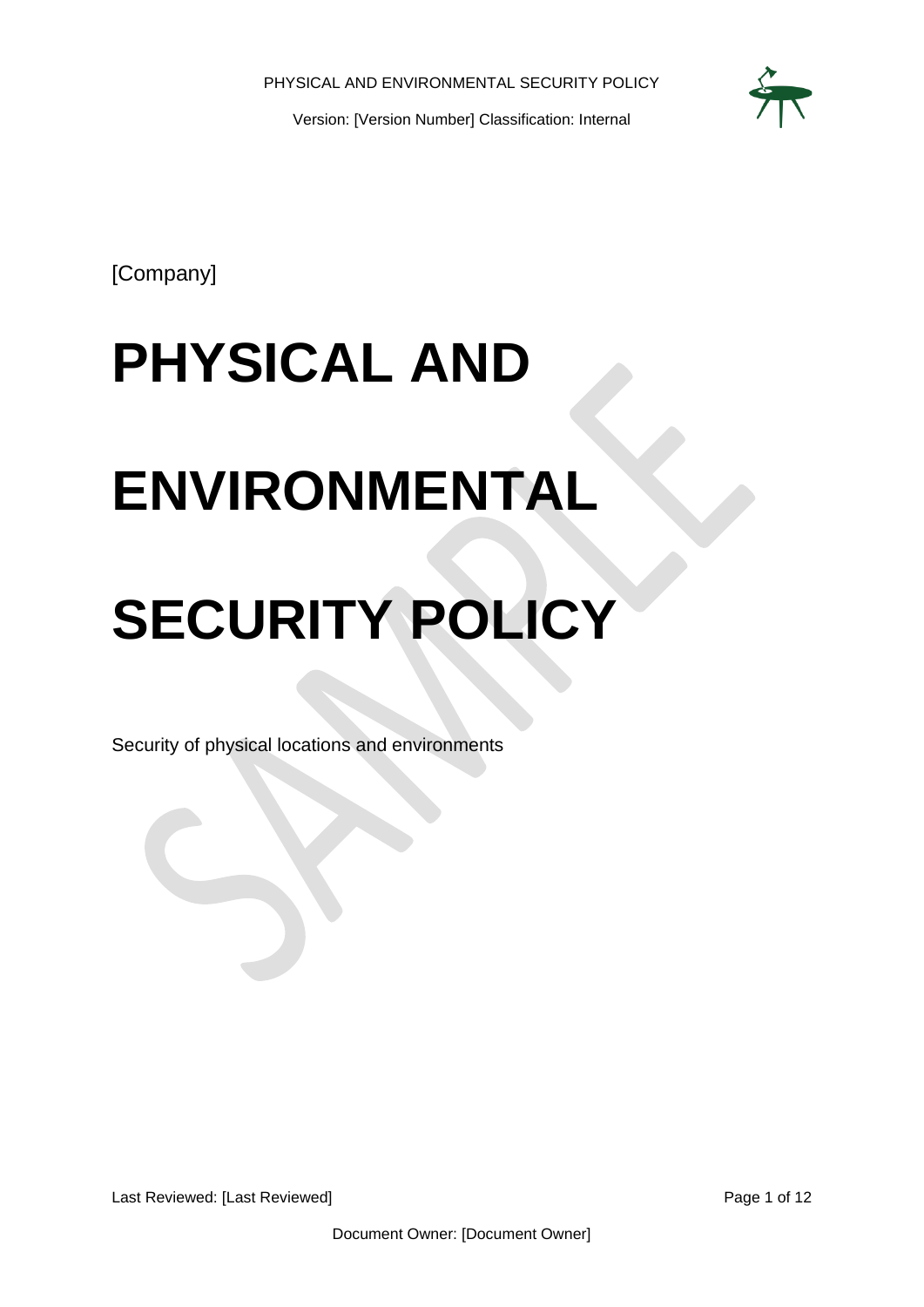## **Document Version Control**

<span id="page-1-0"></span>

|     | <b>Last Modified</b> | <b>Last Modified By</b> | <b>Document Changes</b> |
|-----|----------------------|-------------------------|-------------------------|
| 0.1 | [DATE]               |                         | Document first created  |
|     |                      |                         |                         |
|     |                      |                         |                         |
|     |                      |                         |                         |
|     |                      |                         |                         |
|     |                      |                         |                         |
|     |                      |                         |                         |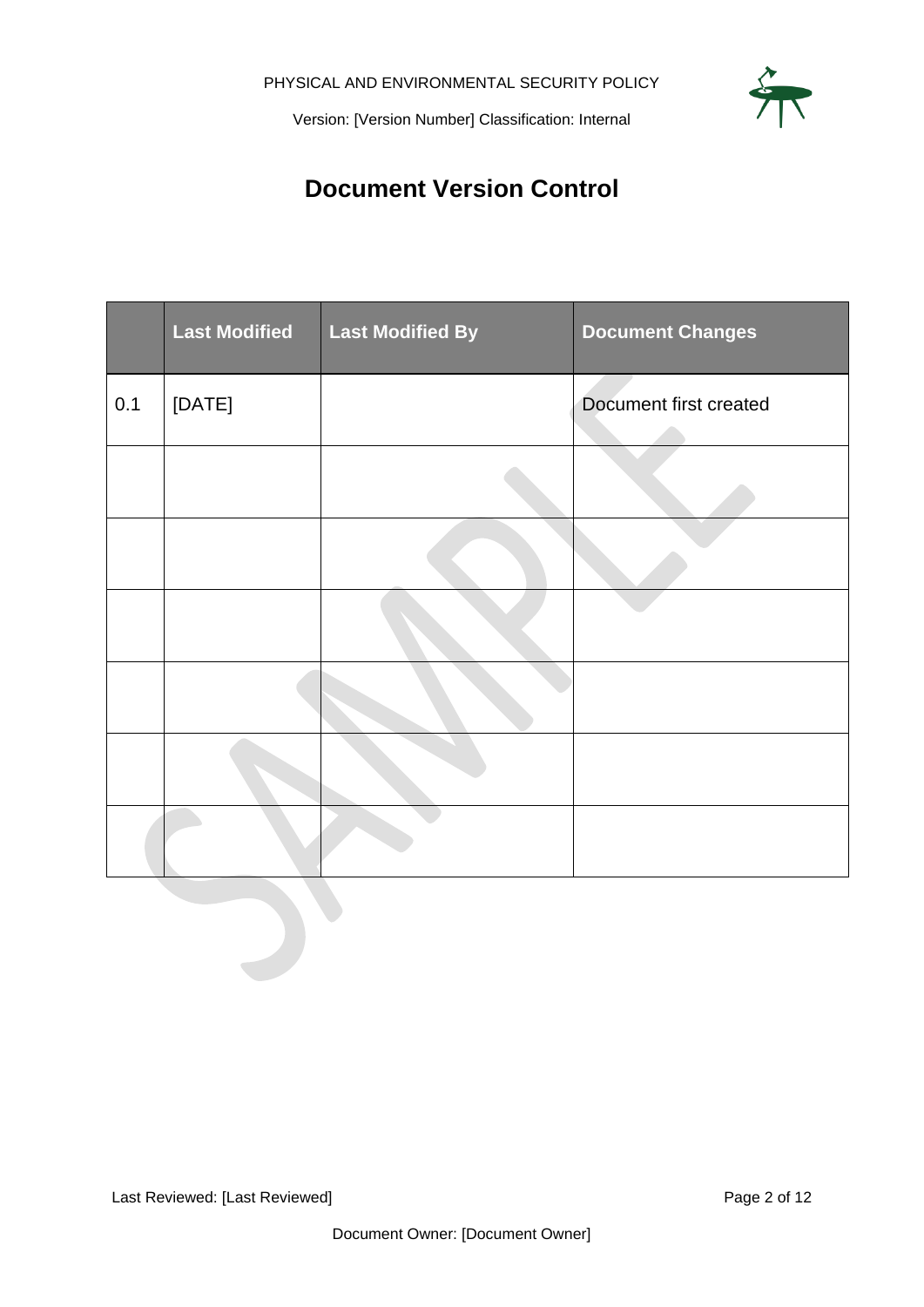

## **Document Contents Page**

<span id="page-2-0"></span>

| 9 |
|---|
|   |
|   |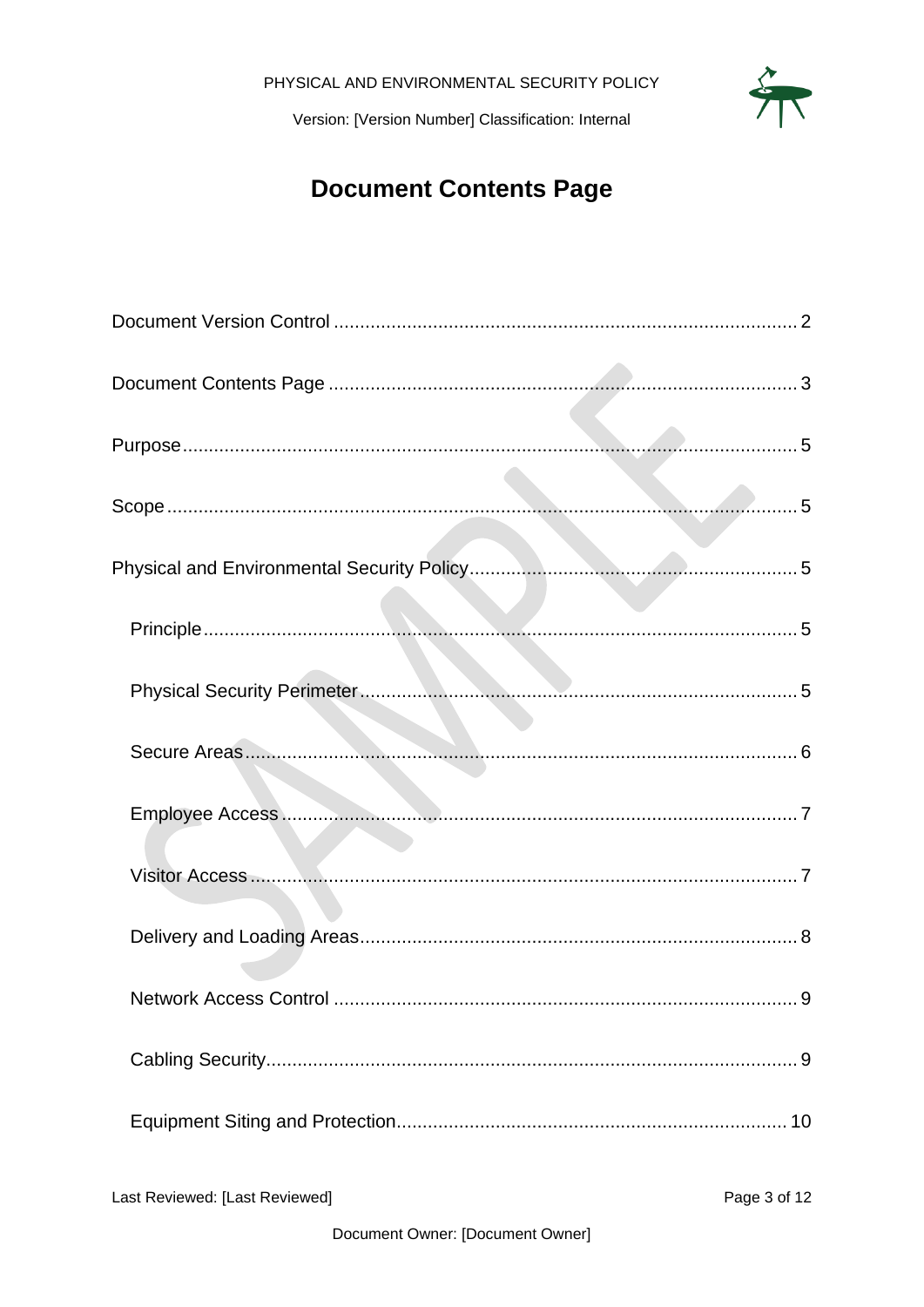

|--|--|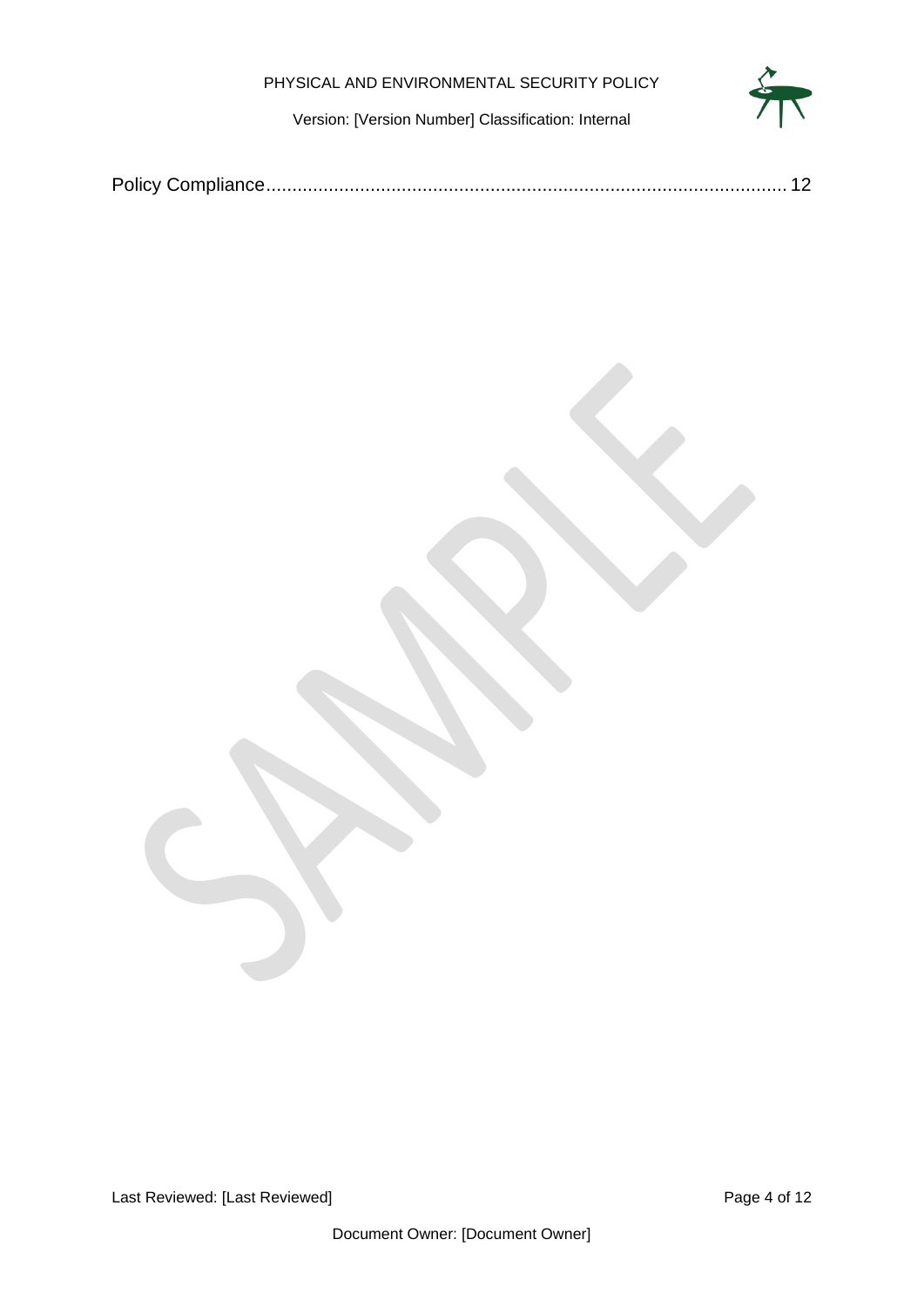

### <span id="page-4-0"></span>**Purpose**

The purpose of the policy is to prevent unauthorized physical access, damage and interference to the organization's information and information processing facilities.

### <span id="page-4-1"></span>**Scope**



## <span id="page-4-2"></span>**Physical and Environmental Security Policy**

#### <span id="page-4-3"></span>**Principle**

Physical and environmental security policy is built on the principle of exceeding Health and Safety regulation whilst protecting the most sensitive physical assets based on risk.

#### <span id="page-4-4"></span>**Physical Security Perimeter**

The physical perimeter of the building or site containing information processing facilities is physically sound. The exterior roof, walls and flooring of the site are of solid

Last Reviewed: [Last Reviewed] Page 5 of 12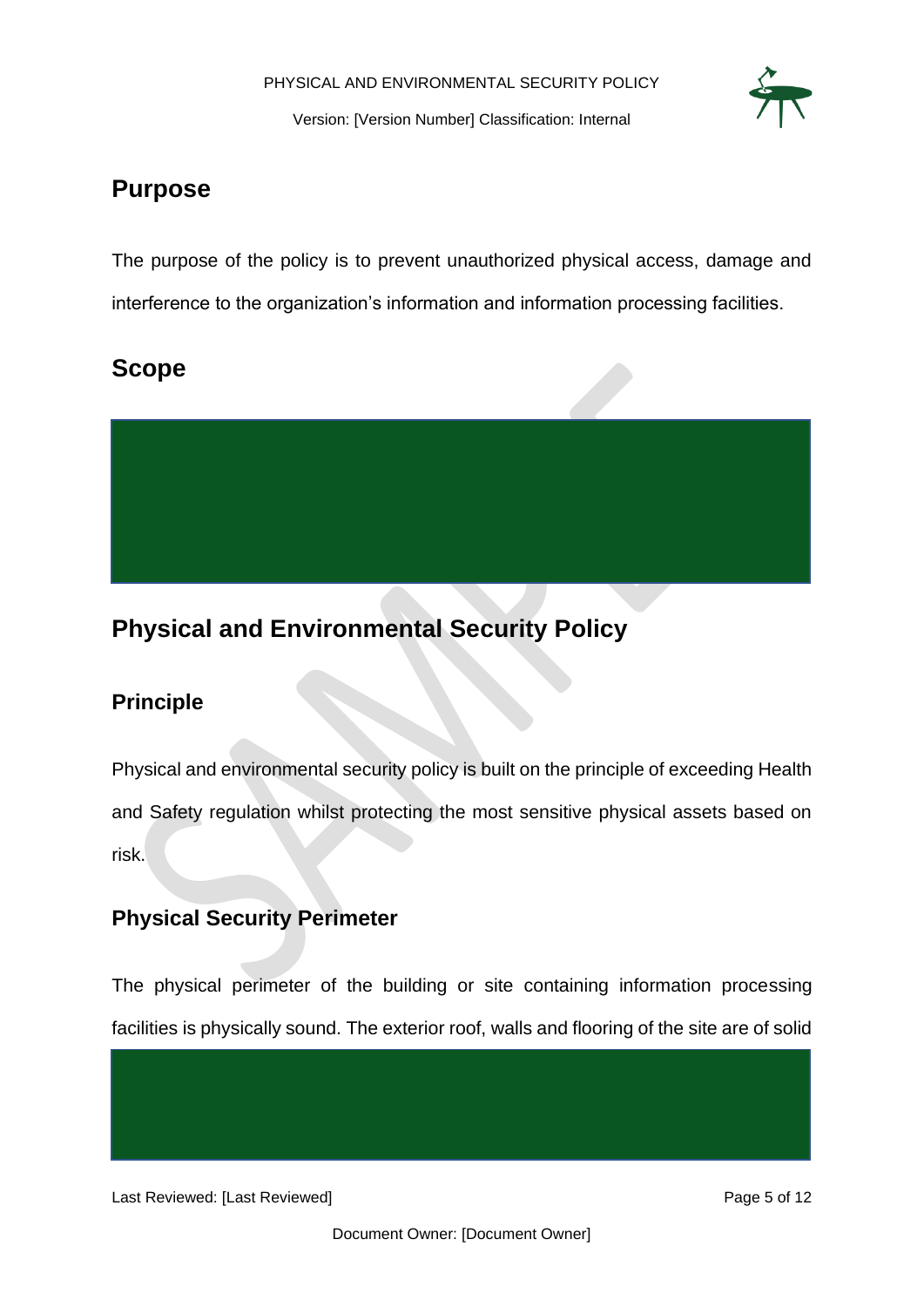



#### <span id="page-5-0"></span>**Secure Areas**

Access rights to secure areas are regularly reviewed and updated and revoked when

necessary.

Access to secure areas defaults to deny.

Last Reviewed: [Last Reviewed] example 2012 and 2012 and 2012 and 2012 and 2012 and 2012 and 2012 and 2012 and 2012 and 2012 and 2012 and 2012 and 2012 and 2012 and 2012 and 2012 and 2012 and 2012 and 2012 and 2012 and 201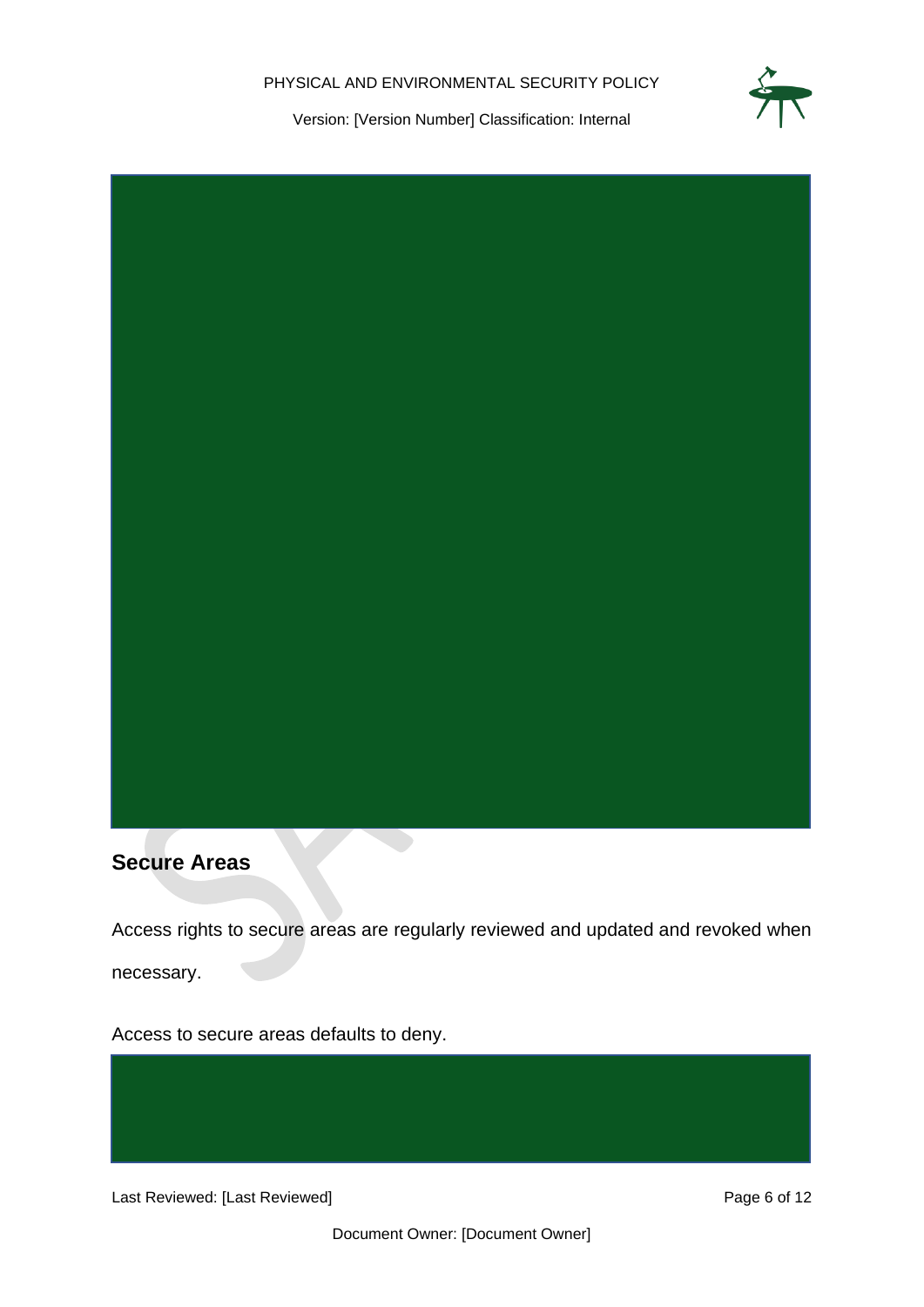



Photographic, video, audio, or other recording equipment, such as cameras in mobile devices is not permitted in secure areas unless authorized.

#### <span id="page-6-0"></span>**Employee Access**

Employee access is based on least privilege providing access based on role.

#### <span id="page-6-1"></span>**Visitor Access**

Visitors are allowed unfettered access to the public areas.

Last Reviewed: [Last Reviewed] example 2 of 12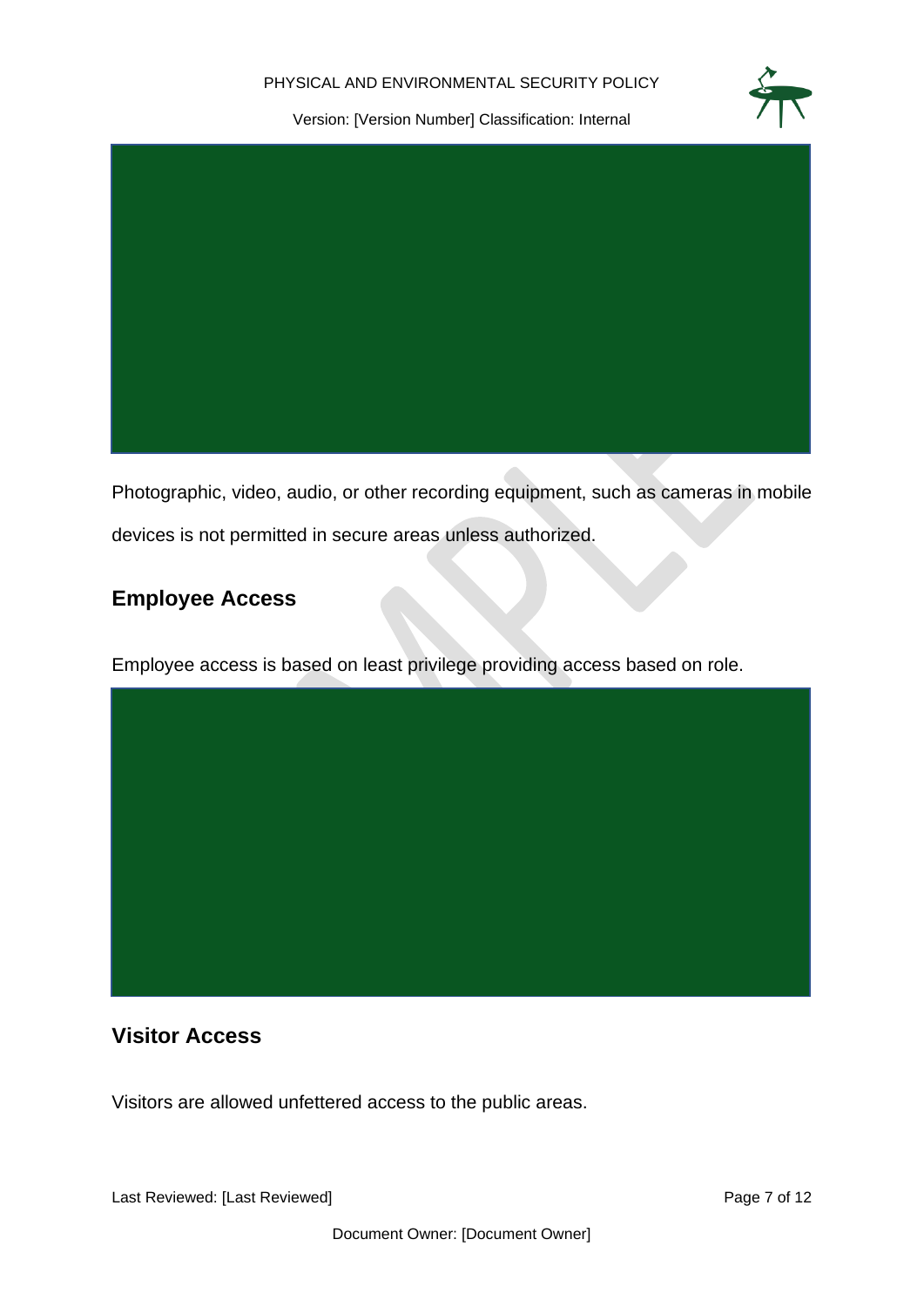



#### <span id="page-7-0"></span>**Delivery and Loading Areas**

Access to a delivery and loading area from outside of the building should be restricted

to identified and authorized personnel.

Last Reviewed: [Last Reviewed] example 2 and 2 and 2 and 2 and 2 and 2 and 2 and 2 and 2 and 2 and 2 and 2 and 2 and 2 and 2 and 2 and 2 and 2 and 2 and 2 and 2 and 2 and 2 and 2 and 2 and 2 and 2 and 2 and 2 and 2 and 2 a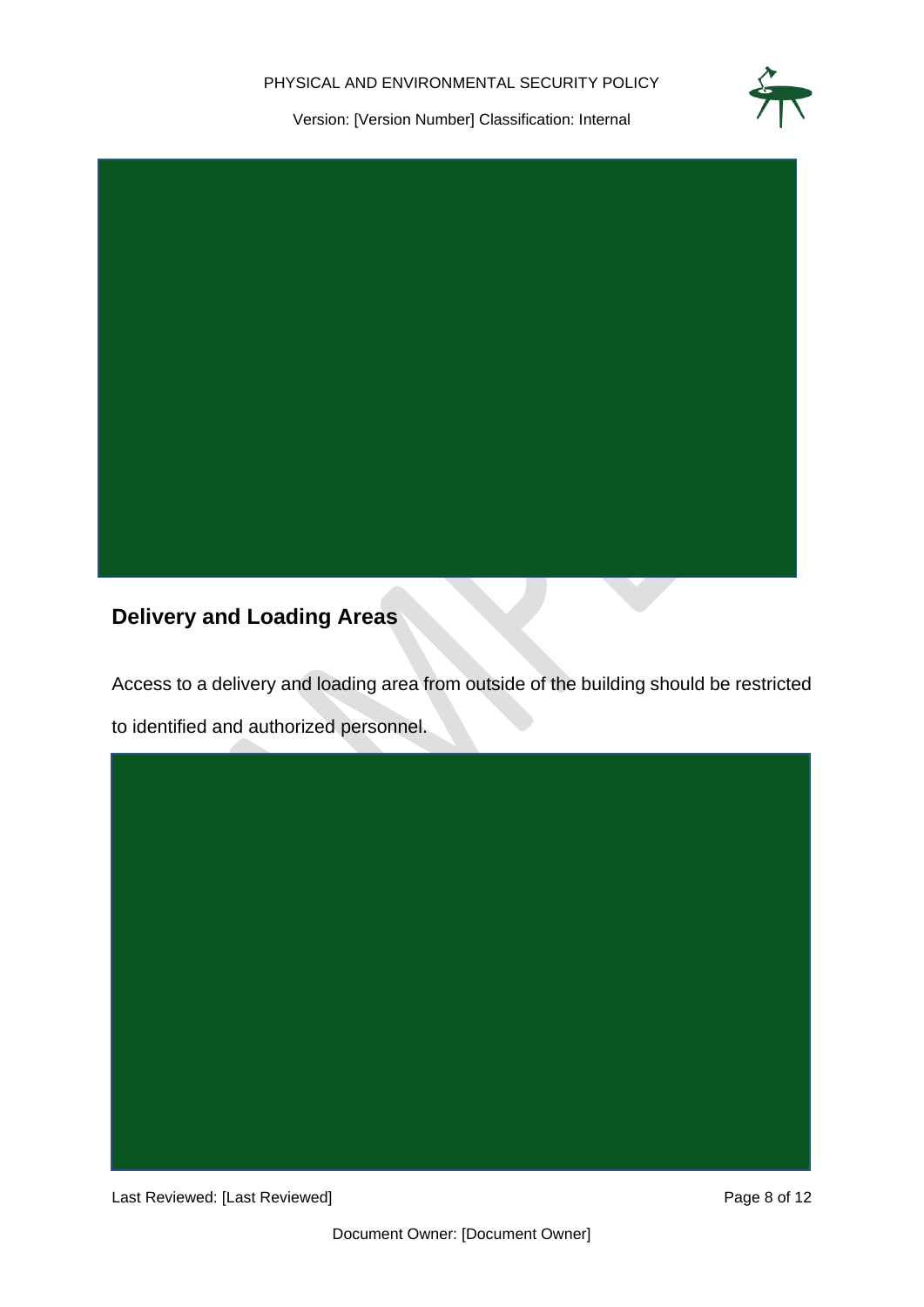

#### <span id="page-8-0"></span>**Network Access Control**

Physical access to networking equipment is restricted which includes wireless access points, gateways, handheld devices, networking/communications hardware, and telecommunication lines.



#### <span id="page-8-1"></span>**Cabling Security**

Power and telecommunications cabling carrying data or supporting information services should be protected from interception, interference, or damage.



Last Reviewed: [Last Reviewed] example 2 and 2 and 2 and 2 and 2 and 2 and 2 and 2 and 2 and 2 and 2 and 2 and 2 and 2 and 2 and 2 and 2 and 2 and 2 and 2 and 2 and 2 and 2 and 2 and 2 and 2 and 2 and 2 and 2 and 2 and 2 a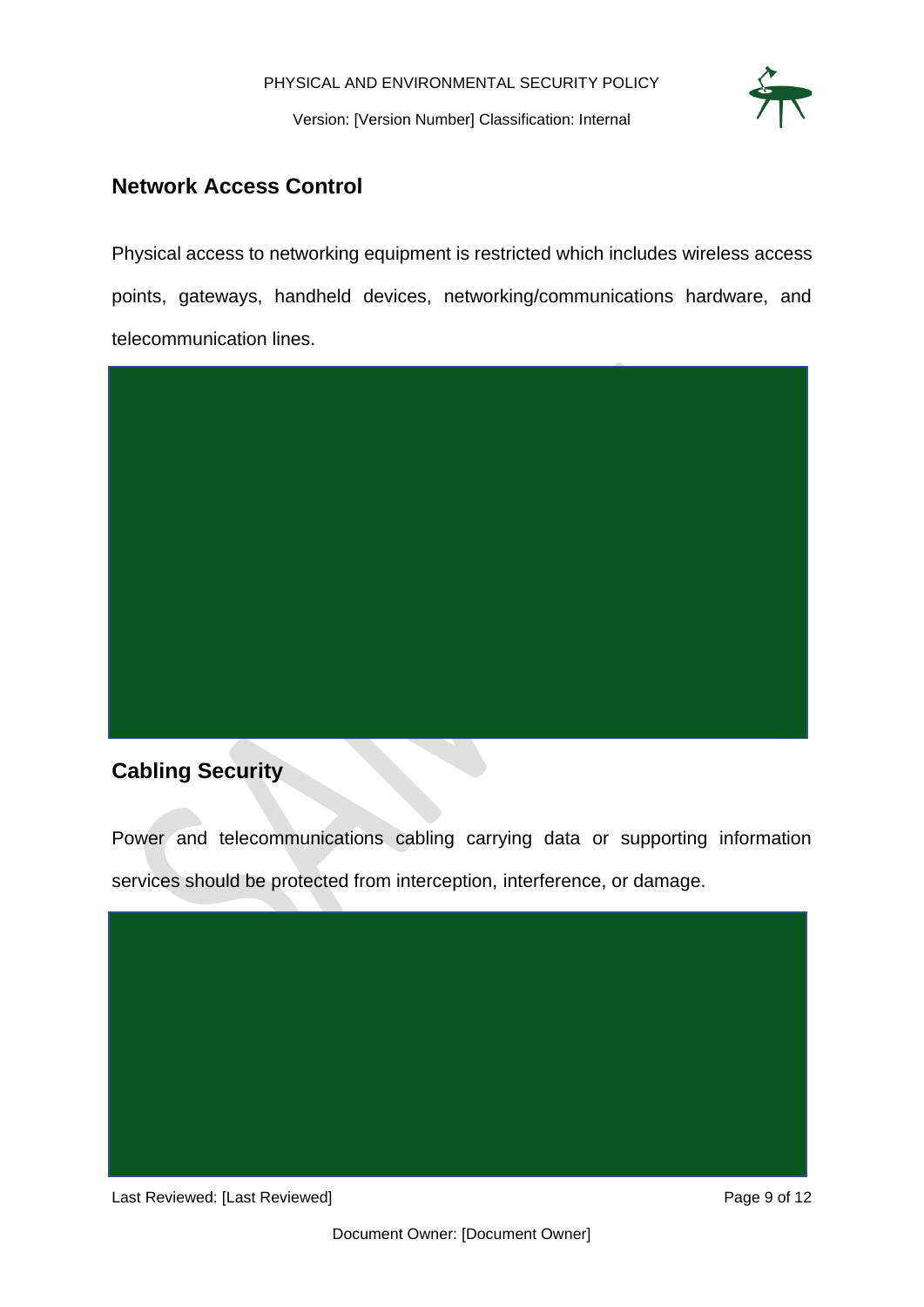

## <span id="page-9-0"></span>**Equipment Siting and Protection**

Equipment should be sited to minimize unnecessary access into work areas.

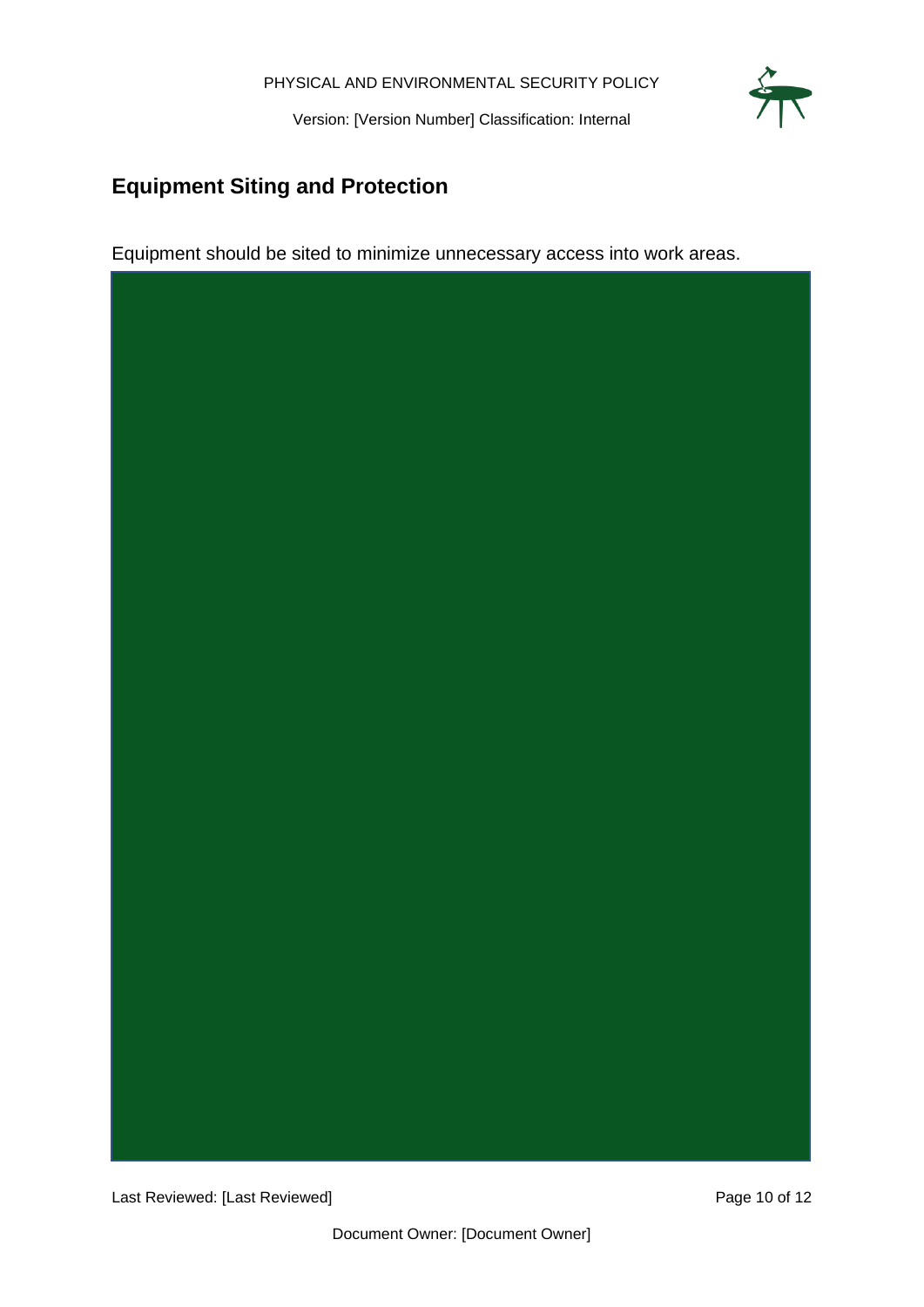